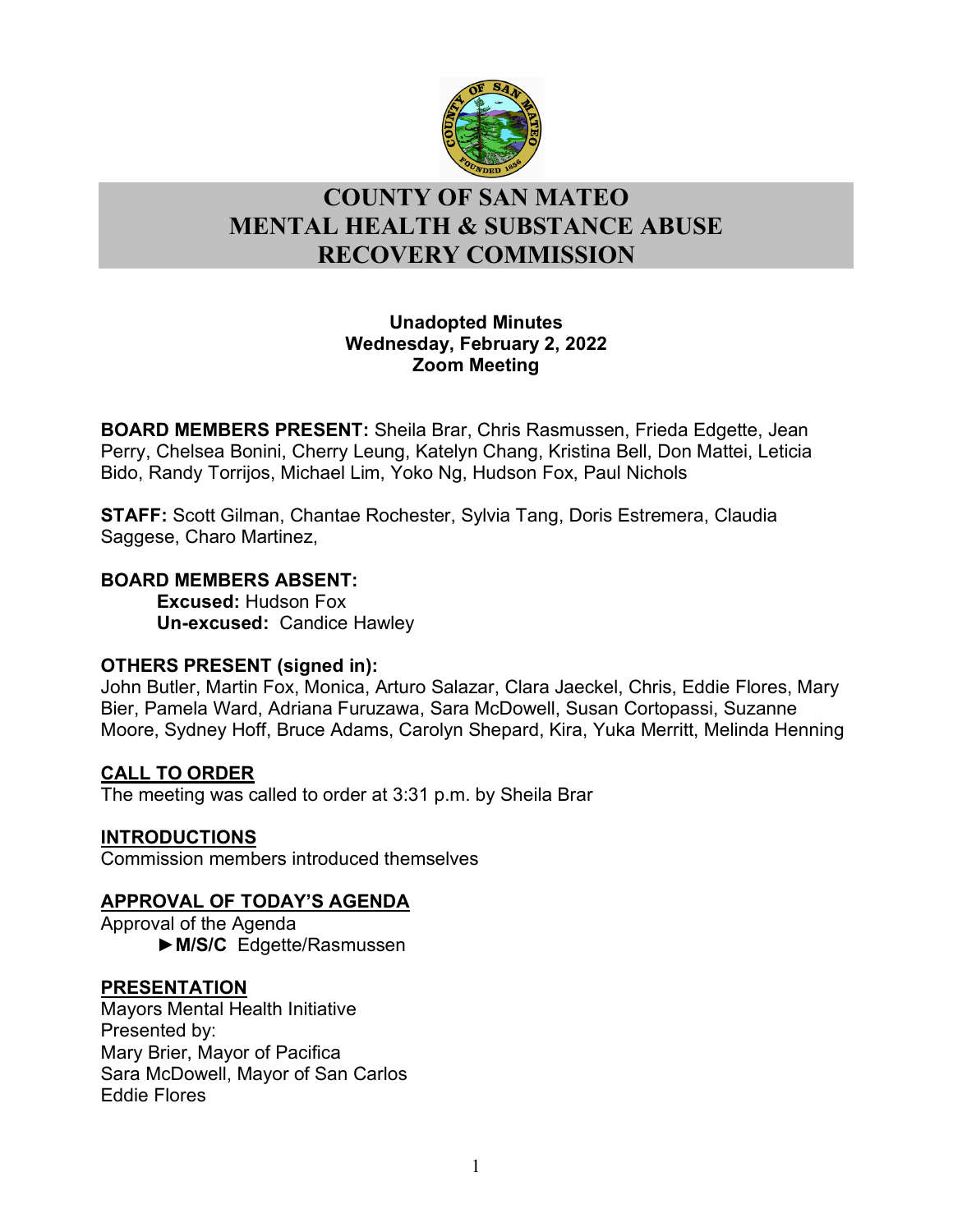## Sara McDowell

As incoming Mayor's, Mary and I were thinking about what we wanted to focus on as mayors, we are both moms and both have heard personal stories with mental health during the pandemic. We decided we really wanted to focus on mental health. We started reaching out to non-profits and organizations in the county to better understand the issues that are facing our residents.

Two Main Issues

- Awareness
	- o Helping our communities understand the resources available
- Access
	- $\circ$  Once the community is aware of the resources that they can access those resources
	- o Without being on a waitlist for 8-10 weeks

We began reaching out to other mayors and Eddie Flores is not a mayor, but he is very focused on mental health. We've received support from 12 out of 20 Mayor's in our county. We feel that there is a lot of momentum right now.

Next Steps

- We've been talking about what we want to do and the areas we want to focus on
- We've been meeting with Scott Gilman
	- o Discussing Mental Health First Aid (MHFA)
	- $\circ$  Share information about the services available and our community members trained
- We are hoping to move forward with MHFA in May (Mental Health Awareness Month)
- We want to work with our youth, make sure they are supported
- We are putting together a list of various actions'
	- o We will share those actions with the mayor's who have not signed on
	- $\circ$  Show them what we are doing and our plan going forward
	- $\circ$  Hope that they will join
- We are looking to support legislation that will benefit our communities and our service providers

All the mayors who have signed on, believe that this is the time to bring awareness and to bring about prevention.

## Public Comment

#### Randy Torrijos

A heartfelt thank you for coming to this meeting and for starting this initiative. We've become more knowledgeable and sophisticated about the mental health challenges in our community, it's become apparent that this requires a multi-jurisdictional effort and solution. I think everyone here would agree and Supervisor Pine agrees that will resolve the best solutions, but it is also more complicated procedurally. We haven't had a lot of council members come to these meetings this is really encouraging. I know that Supervisor Pine will be very happy to hear that dialogue is opened and hopefully this will just be the start of continuous conversation and dialogue between this commission and the cities.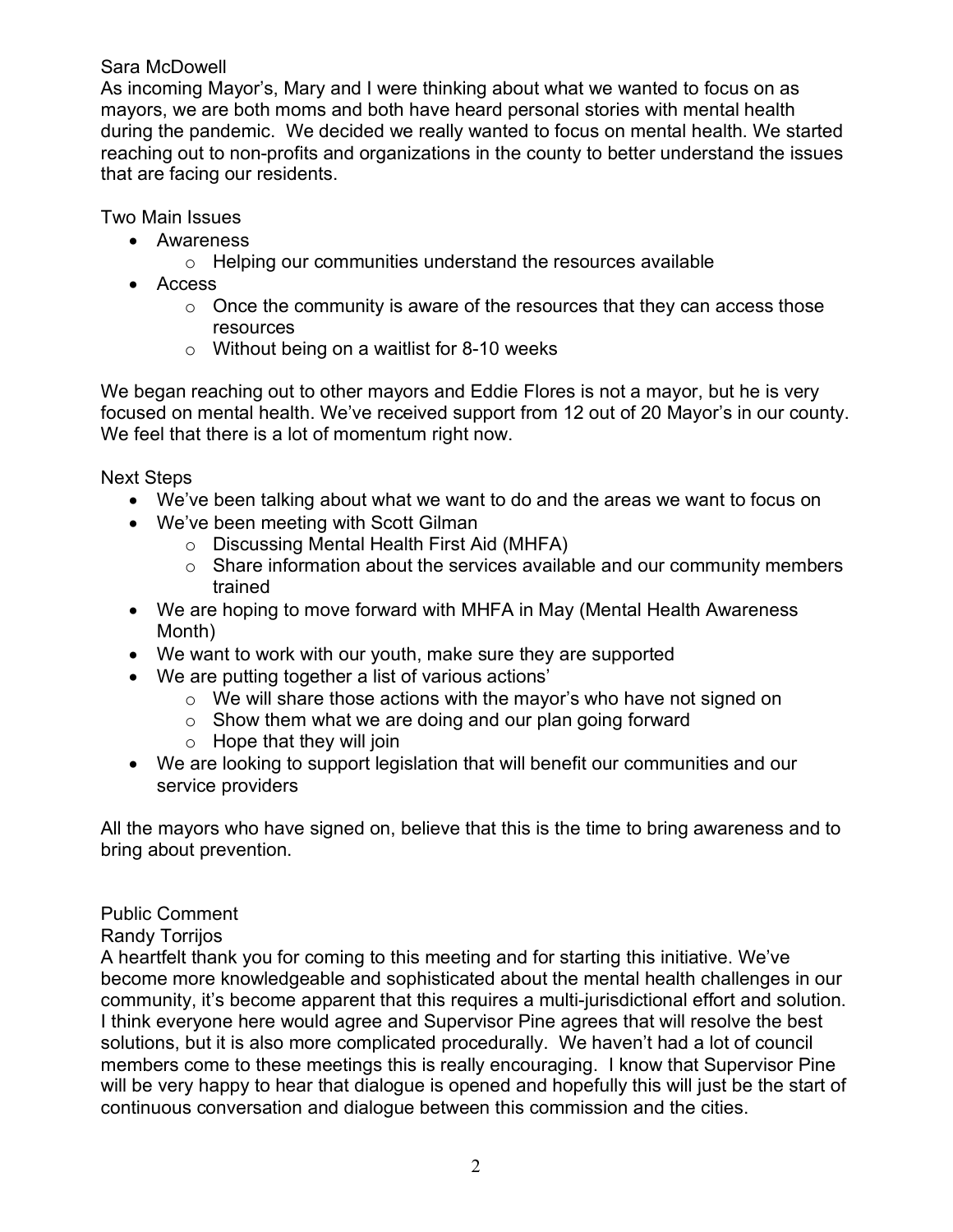## Michael Lim

I understand that this is relatively new and you're still in the process of onboarding new cities, I was wondering are you the only three currently signed on to this initiative?

A: The following cities have joined:

- 1. Redwood City
- 2. San Carlos
- 3. Daly City
- 4. South San Francisco
- 5. San Mateo
- 6. Menlo Park
- 7. Belmont
- 8. San Bruno
- 9. Foster City
- 10.Pacifica
- 11.Half Moon Bay

## Chris Rasmussen

We have a very robust group of people on this commission and it's personal to us that's why we joined this commission to do the behavioral health work. You have our support; my question is how and/or what can we do to help?

## Mary Bier

That's why we're here, to have that conversation. How can we collaborate on this and how can we make it even broader than it is now?

## Scott Gilman

I'm thankful that you are talking countywide, that was one of the things to speak to you about next week. We have secured \$200,000 funding from the County and BHRS has funds to add to that amount for this initiative. I will keep reporting back to the commission as this develops. We'll need help to facilitate the trainings, the train the trainers for MFHA. We'll need libraries and gymnasiums, spaces to hold trainings and more importantly we need people. Encourage people to devote a day to becoming certified in MHFA.

#### Chris Rasmussen

I wanted to plant the seed that we are here. We just developed a legislative committee to let elected officials know that we're here and to let them know that we are a resource and to explain what we do and to explain our mission and goals. Keep that in mind that we are a group of people that can help, and we welcome the work, and you are always welcome to our meetings.

## Eddie Flores

One thing you can do right now, if your mayor was not named in the list, give them a friendly tug, and ask them to contact us, that is one immediate way you can help.

## Frieda Edgette

I'm the chair of the Children's and Youth Committee and one of the things we are focusing on is strengthening our consortium of community partners so Eddie it's great to see you here. Mary, you mentioned how to elevate and bring in the youth voice and youth leadership. It's so heartening to hear the readiness and the spirit around focusing on resilience because so much healing happens by paying it forward by sharing stories and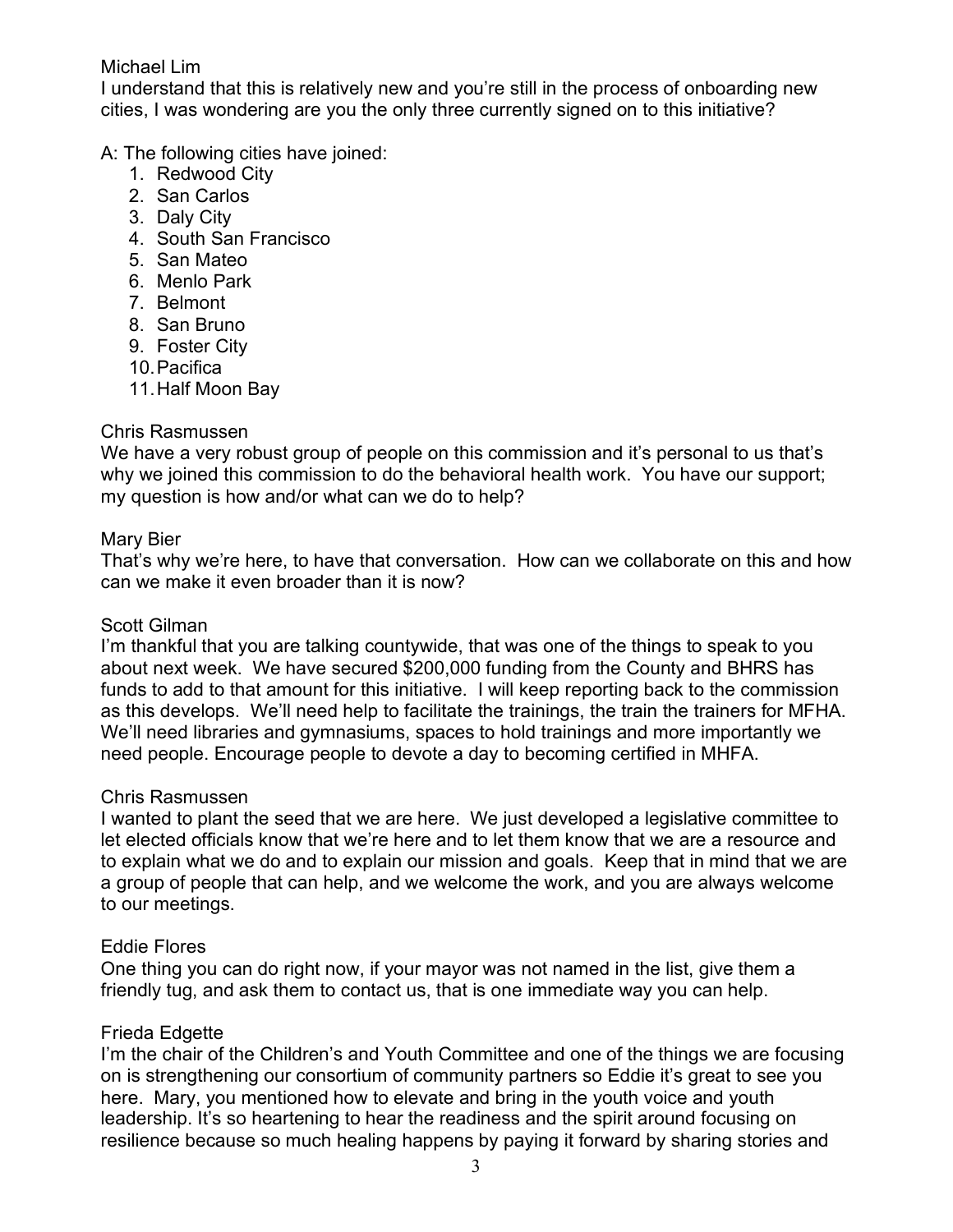supporting others in the recovery process. Thank you and I look forward to future collaboration and continuing the conversation for some significant impact in the county.

#### Yoko Ng

I am a MHFA instructor, and I can also teach it in English, Cantonese and Mandarin as a National Health Care Interpreter certified for those languages. I think it is very important to have different language capacity within our county. If we can provide this to parents, teachers, anyone who serves the public that would be wonderful to kick start this program. It's all about raising awareness.

## Randy Torrijos

A lot of times the community, whether its public comment at this meeting or individual meetings they might request from the supervisors, have input on mental health issues and/or programs. One of the best ways to address those is by directing them to cities. If there is a way when we do get comments from the public about their concerns that we think involves the cities, to get that information to you to address the issue. Maybe have a contact person to send those comments and/or schedule a meeting.

#### John Butler

I'd like to point out that the Older Adult Committee met this morning under the guidance of Mariana Rocha and tonight the NAMI San Mateo is having its 55 plus support group. I'd like to point out that I appreciate the emphasis on youth, but I want to remind you that the senior community have voices and leadership skills. Don't forget this population of 55 and over, there's a history of isolation in older age and not being included in activities, being forgotten by families, being left in residential facilities. We have value and are willing to act and speak up during mental health month. I also want to remind you that through the Office of Consumer and Family Affairs (OCFA) you can contact Jairo Wilches for the Lived Experience Academy, they have numerous lived experience peers that are able to speak during mental health month throughout your cities. I appreciate that my mayor, Betsy Nash of Menlo Park (my hometown) is included in your community. I want to remind you that we are all ready and willing and totally able to speak up about our lived experience.

#### Martin Fox

I'm speaking on behalf of parents of adult children with serious mental illness, especially the ones who age out of the system at age 19 and parents cease to be recognized because the only program that we have right now in San Mateo County is assisted outpatient treatment, commonly known as Laura's Law. It has been up and running for several years, and it provides assistance to parents who don't know what to do when their child, who's been having problems in school, ages out of school support system and enters the adult system. If they have a serious mental illness like schizophrenia or bipolar and the rage doesn't qualify them to be a danger to themselves or others or gravely disabled because they can eat out of garbage cans, they can sleep in tents and be found to meet their own basic needs, they go to Utah. California has been exporting and we have one right here in the county that we just exported again on Saturday to get the kind of treatment that we need, and that is why I've thought legislation to see the repeal of the Lanterman-Petris-Short-Act. Like the woman who's living in the tent out on the beach, because she's not dangerous and she can provide her own food, shelter, and clothing she doesn't get treatment. I would ask your legislative committee to start right there and go to our state legislators and get them headed in the right direction.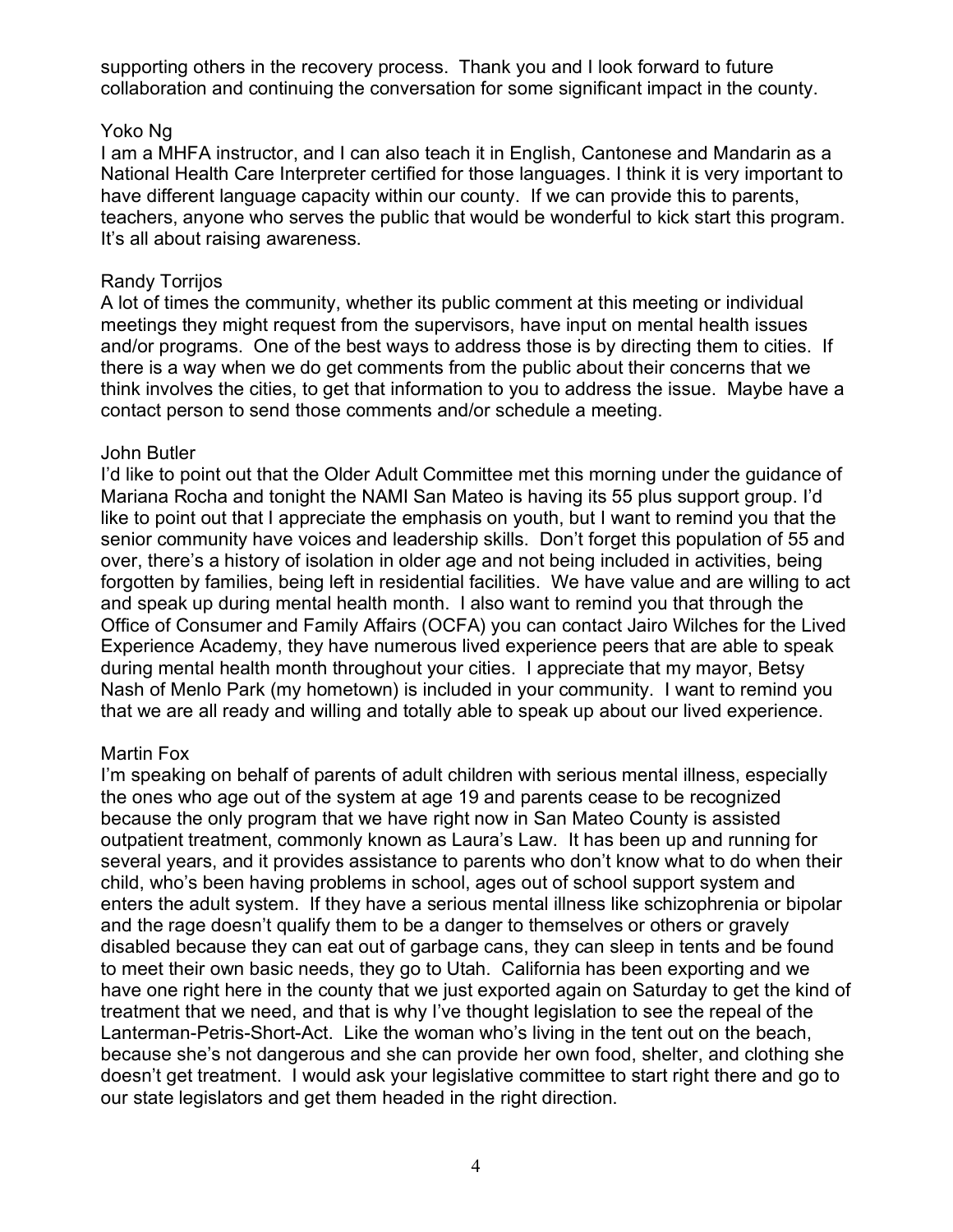## **APPROVAL OF MINUTES**

Approval of minutes from the January 5, 2022 Mental Health & Substance Abuse Recovery Commission Meeting with the following changes:

- Move Yolanda Ramirez to Staff Attendance
- Michael Lim did not attend the meeting
	- . ►**M/S/C** Rasmussen/Edgette

Approval of minutes from the January 19, 2022 Executive Committee Meeting ►**M/S/C** Rasmussen/Edgette

## **Correspondence, Announcements, and Public Comment**

### Chris Rasmussen

Last Friday, a bunch of the commissioners attended the Be Sensitive, Be Brave training. It was a two-hour training, it's an excellent training and a good program for the community.

### Sheila Brar

The training was great. Thank you to Sylvia and Dr. Joyce for leading the training. I learned a lot and look forward to the Be Sensitive, Be Brave Suicide Prevention training that is coming up.

### Frieda Edgette

February 21-27 is National Eating Disorders Awareness Week. It's put on by the National Eating Disorders Association which is celebrating 20 years. This year's theme is See The Change, Be The Change. People with eating disorders are not widely understood and just for the members of the public, I'm in recovery from an eating disorder. I've had anorexia, bulimia, compulsive overeating, orthorexia…you name it, it was part of my story. Millions of Americans have an eating disorder or have struggled with an eating disorder and it is one of the leading causes of preventable deaths from mental health challenges in America just behind opioid addiction, resulting in about 10,200 deaths each day.

We've seen the effects of the pandemic, one of them being those suffering from mental health challenges like eating disorders will spike. Eating disorders can grow in isolation and so many people are struggling on the restrictive side because of increased anxiety and uncertainty, for me I know that is what led to the restricted behaviors with a false sense of control. On the other side being in quarantine in their homes is keeping individuals that are suffering from binge eating and compulsive overeating being in their kitchen all the time, which presents a different challenge. There's the universal challenge of accessing recovery services and resources. The Be The Change, See The Change is one way of elevating the stories, experience strength and hope of those individuals that are on the road to recovery and those who are still suffering. I encourage you to mark your calendars (February 21-27). Go to NED (National Eating Disorders) to get involved, following them on social media and help spread the word.

## Kristina Bell

The date for our next gun buyback is Saturday, June 4, in South San Francisco at the northern courthouse. Once the flyer is ready, I will distribute to the commission.

John Butler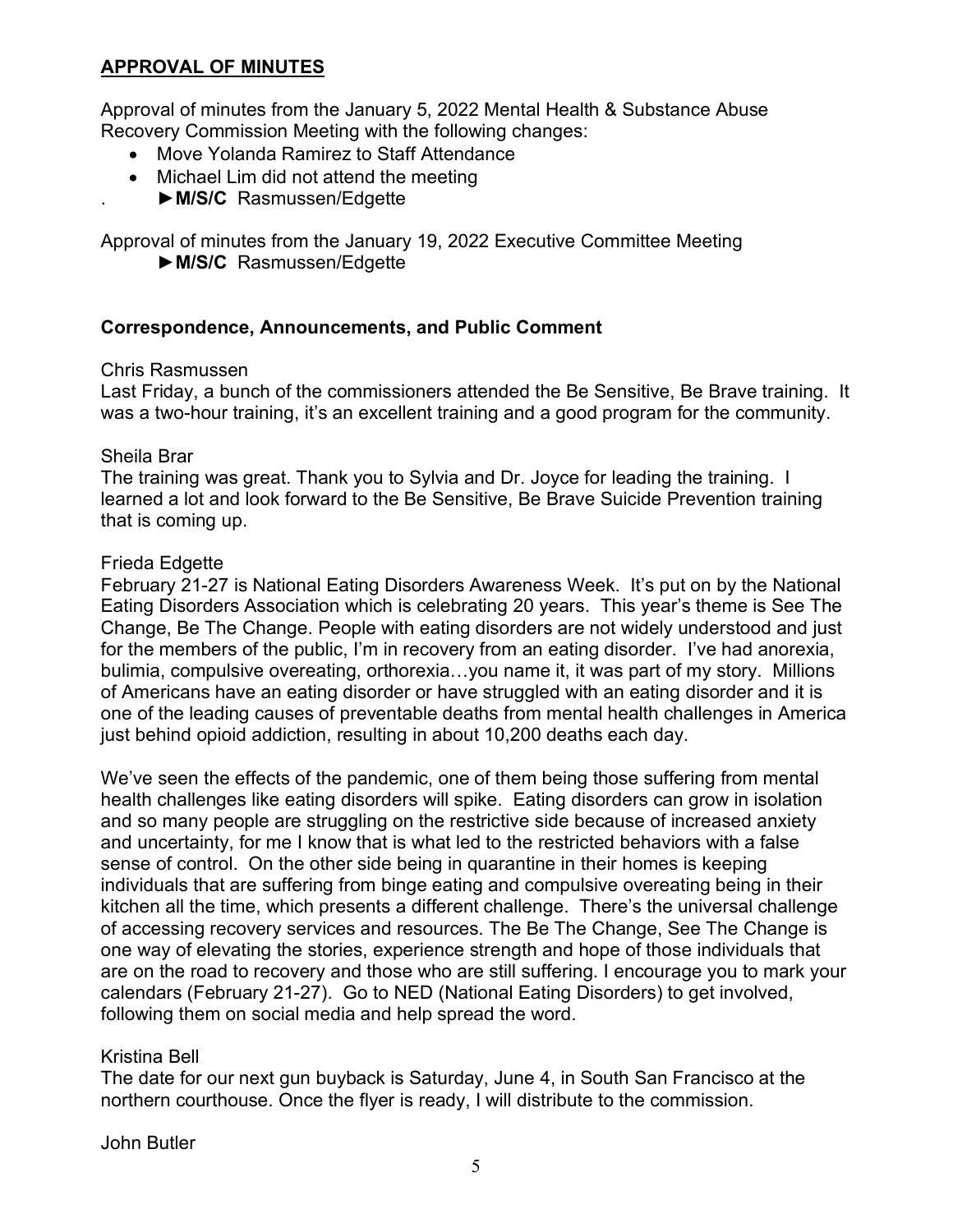I'd like to wish everyone a Happy Lunar New Year! Year of the Tiger. Mental Health Month is coming and Suicide Prevention Month in September. I would like to ask the mayors to support us in our events that we create for these months. Help us spread the word through your city websites, we usually work with the libraries and I've received a lot of support over the years. Especially from the Redwood City, Burlingame, and Menlo Park libraries. These events come once a year, but we never forget the meaning of mental health awareness and suicide prevention. I just want to emphasize suicide prevention is very close to my lived experience, and I have tried each year forming events (with the help of others) to promote these events and circulate the knowledge of these events through social media and we need your help to spread the word. With your support, those of us living in isolation and misery and alcoholism and addiction and substance use can be informed about these events.

#### Martin Fox

We are experiencing historically high suicide rates amongst the members of our military and we don't have a designated member of the commission that would represent veterans and the problems they must deal with. The fact that the Department of Veterans Affairs has divided San Mateo County into two different healthcare systems, one in San Francisco and one in Palo Alto so coordinating efforts in the case of veterans is a little more complicated. I would ask that you remember what happened when we evacuated from Saigon and very similar experiences are happening to our service people who are returning from their deployment in Afghanistan.

#### **STANDING COMMITTEES**

- **A. Committee for Children & Youth Reported by Frieda Edgette** Next meeting will be held on February 16, 2022 at 4:00 p.m. Via Teams
- **B. Committee for Adults Reported by Yoko Ng** Next meeting will be held on February 16, 2022 at 10:30 a.m. Via Teams
- **C. Committee for Older Adults Reported by Jean Perry** The next meeting will be held on March 2, 2022, at 10:30 a.m. Via Teams
- **D. Mental Health Services Act (MHSA) Steering Committee Reported by Jean Perry and Leticia Bido** The next meeting will be held on May 5, 2022 Via Zoom

MHSA Public Comment

Jean Perry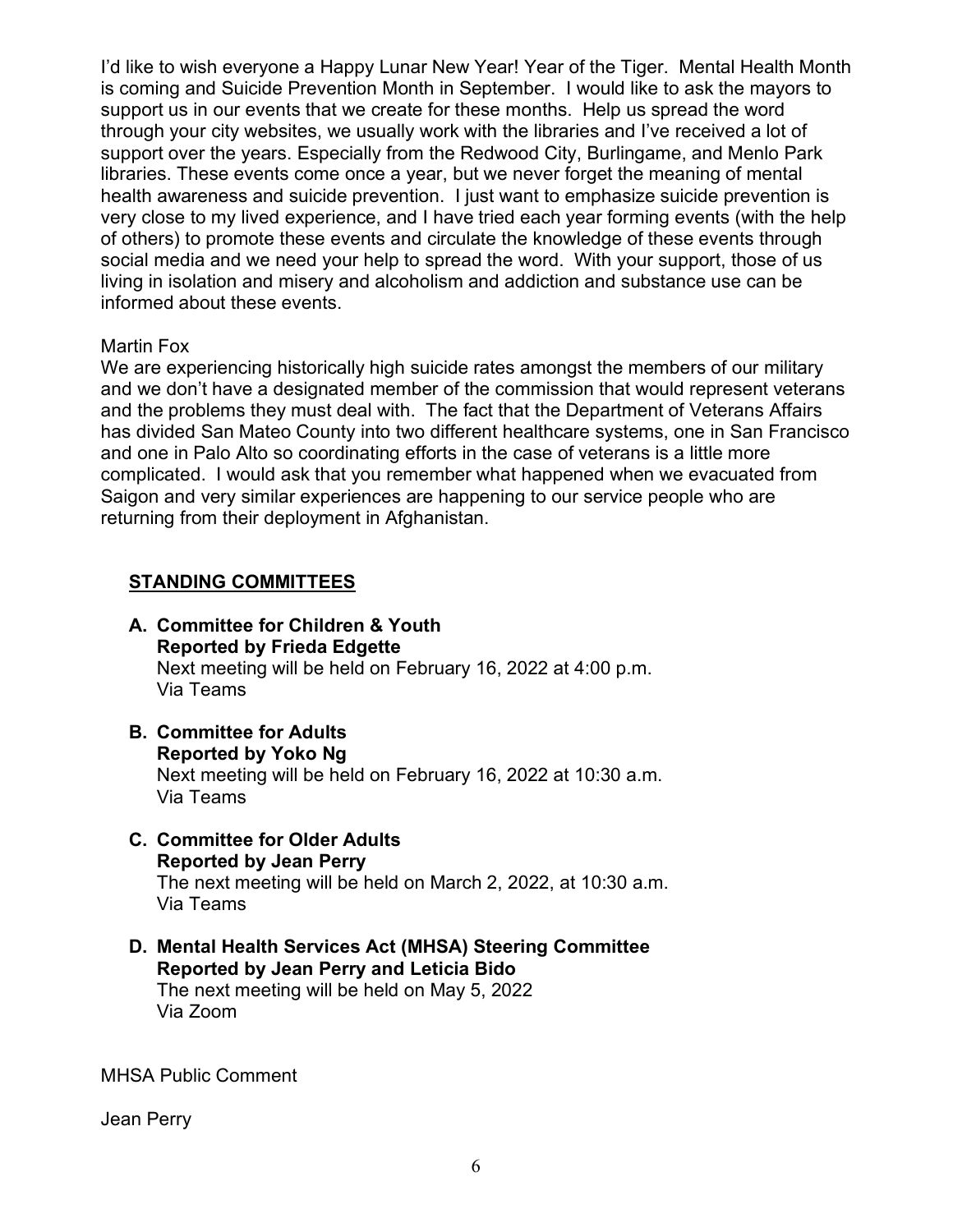Commissioners have stated they are interested in being on the MHSA Steering Committee, we would l like to hear from you that you can make the commitment to participate. Part of the Brown Act requires that there be less than a quorum of commissioners' present, otherwise it is considered a commission meeting and follows the rules of the Brown Act.

### Leticia Bido

The thought was for those who are currently listed as members of the MHSA Steering Committee to confirm their interest/commitment to being part of the committee and to open it up to anyone else wanting to join. We are allowed 6 members from the commission. Our current members are:

- 1. Jean Perry, Co-Chair
- 2. Leticia Bido, Co-Chair
- 3. Sheila Brar
- 4. Chris Rasmussen
- 5. Yoko Ng
- 6. Michael Lim

### Yoko Ng

I have a schedule conflict with an afternoon online class I'm teaching at City College. I would like to step down as a MHSA Steering Committee Member, someone can take my place.

### Sheila Brar

Being Chair of the MHSARC and being on the Executive Committee, I would like to open it up the spot to any other Commissioner who would like to take that on as one of their roles.

#### Chelsea Bonini

I'm still struggling with the rules around this, but we can address it offline. I did want to be able to attend, but I have a conflict that goes through April, so I can't at this time. The last couple of meetings I've heard that we're going to have a more robust discussion about it and there was a meeting in December and there is a meeting tomorrow, can share a little about how that is going to work for this meeting (the full commission meeting)?

#### Doris Estremera

We are trying to figure out the types of questions and things that we want to bring to this Commission. When Jean and Leticia come to the commission with information it will be more than a report out of the final product but them asking for input so that your opinions are incorporated. This does impact the timing of plans, but we will work through that and our hope is to bring you information at least four times a year.

Tomorrow we have the annual update and we'll be coming to present to the commission in March and to open the 30-day public comment so there will be a robust conversation at that meeting. Chelsea I would love to have a conversation with you to see how it feels, I want to make sure we are hearing your concerns appropriately.

## Chelsea Bonini

I think what I heard was that it wasn't so much an issue but more of a concern that we wouldn't reach quorum, not that we would have too many people, because if we didn't reach quorum it wasn't an actual meeting. It used to be part of our meetings; I think that's what I heard.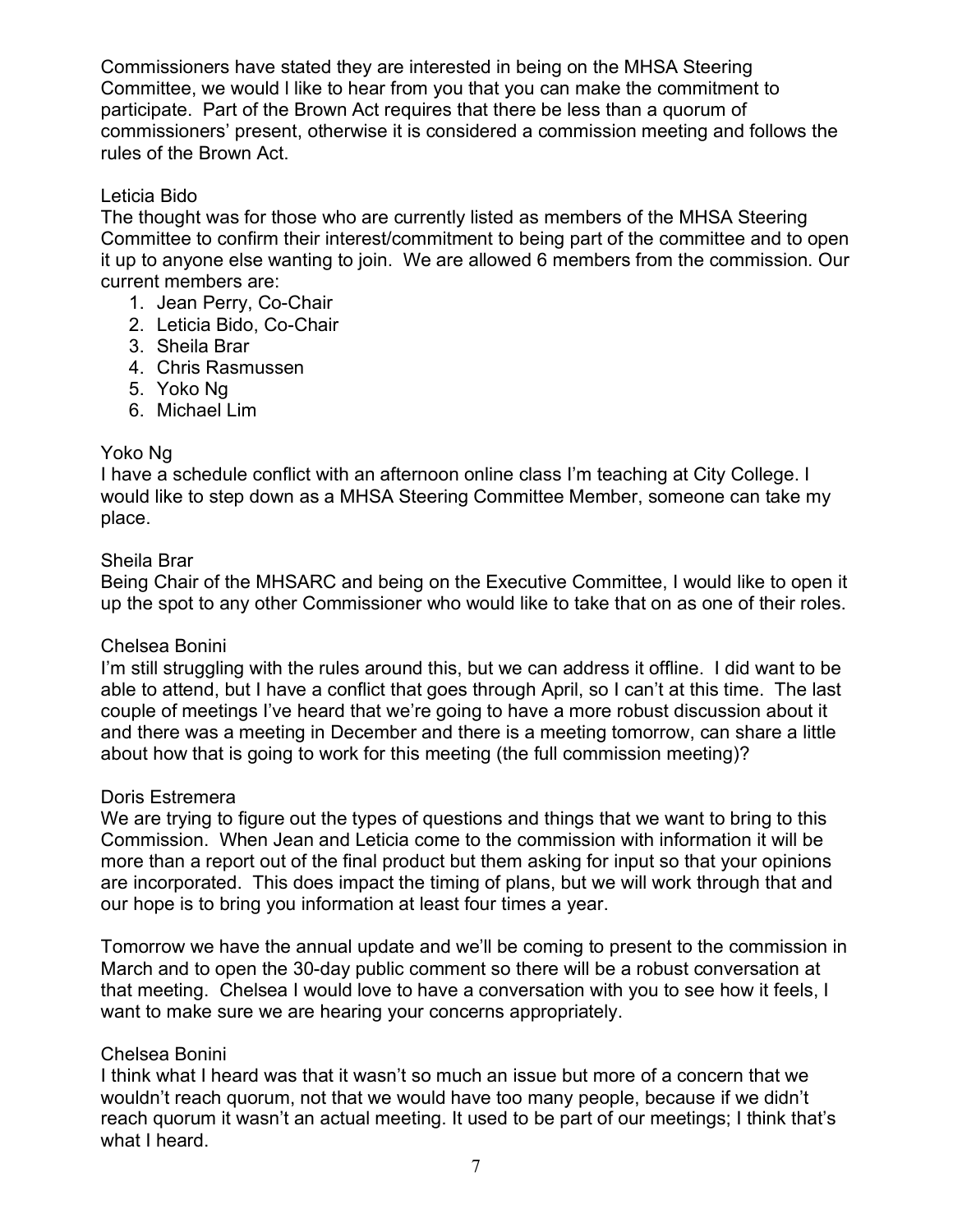#### Sheila Brar

It's a timing thing. Before the change was made there were two separate meetings, there was an issue of having quorum. Then we combined the meetings and then it was too much for our commission meetings.

#### Chelsea Bonini

My experience and knowledge of the Brown Act is that there are multiple meetings that happen for elected bodies and for appointed bodies that are subject to the Brown Act that just get noticed because there'll be more than a quorum, they just get noticed it isn't that hard. I would really like clarification on why we can't just notice the meetings and then we can talk there, I don't understand why that is not possible.

#### Randy Torrijos

We should probably just get County Counsel in a meeting. That is not exactly my understanding but I'm not county counsel and I don't want to give incorrect information.

### Scott Gilman

We can invite Gina Beltramo to come to our next meeting to have this discussion.

## **Director's Report**

Please see the [latest issue](https://www.smchealth.org/sites/main/files/file-attachments/directors_update_feb_2022.pdf?1643233640) of the BHRS *Director's Update*.

Topics include:

- Improving California's Infrastructure
- COVID-19 Response Grant Expands Suicide Prevention Trainings
- George Culores Hall of Fame Award
- Congratulations Kim Pijma
- Pride Center MHSA Project Outcomes

Find past issues [here.](https://www.smchealth.org/bhrs/directors-update)

Public Comment

Suzanne Moore Happy new year to all the Committee members and the public!

My name is Suzanne Moore, and I am a member of Solutions for Supportive Housing. I was privileged to hear a recent presentation from Louise Rogers, Chief for San Mateo County Health, on a priority commitment to assist our unhoused with mental health and substance use conditions. I also heard language around prevention for those at imminent risk for homelessness, and I am very, very grateful. I want to support further studies in this area.

We have learned that those at highest risk for homelessness are folks who spend  $>$  50% of income on housing, and those in transition from foster care/incarceration/ and the armed services. We are confident that there is an overlooked population of mental health clients at high risk for homelessness - those living with aging family members. We realize San Mateo County doesn't know how many there are and whether families are prepared for an inevitable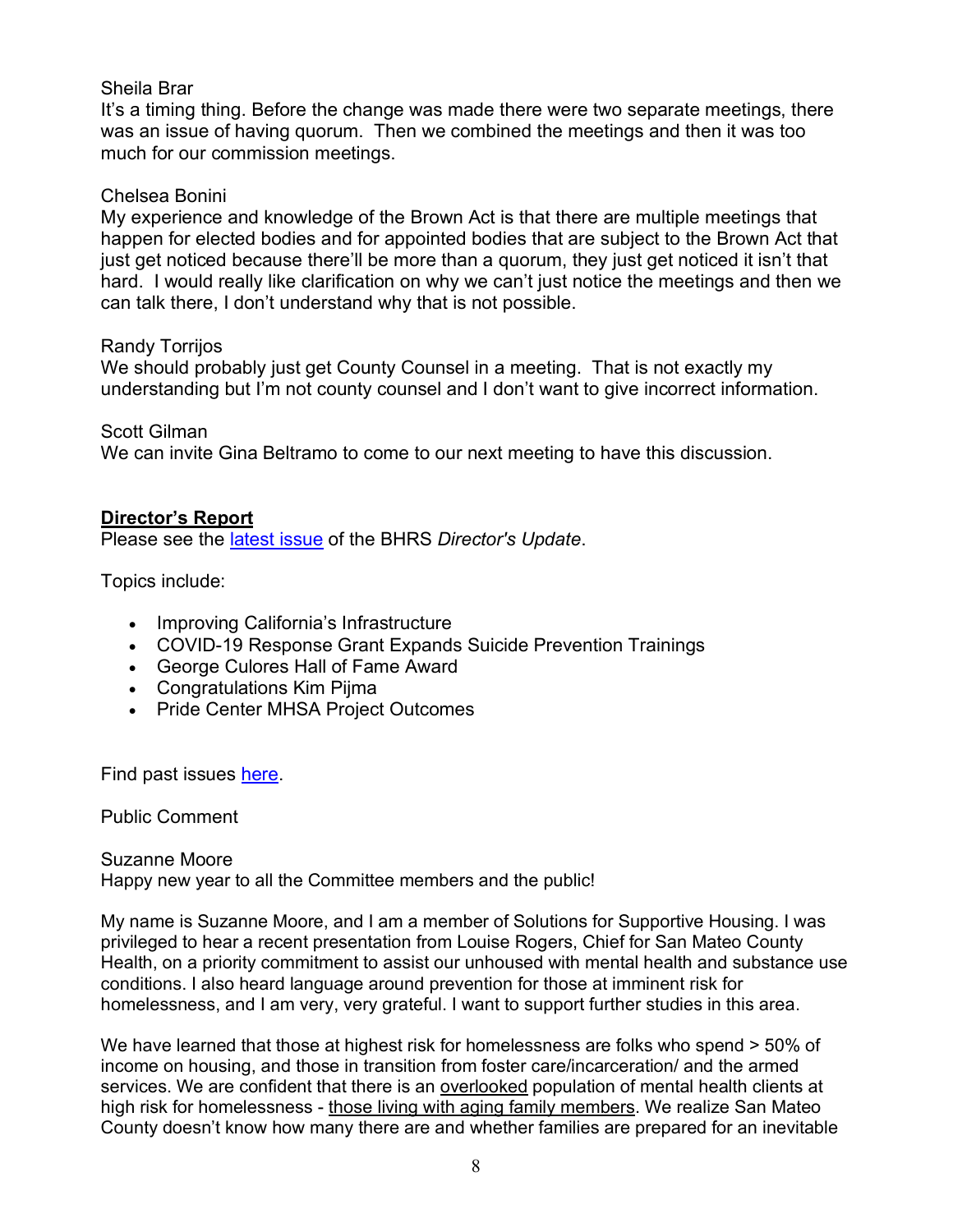housing transition. I would like to propose our County estimate this population size, do a risk assessment, and suggest appropriate interventions based on your data.

We know that our mental health folks do not fare well on the streets. If we can prevent that from happening, we can likely prevent a tragic decompensation of their illness. Thank you.

#### **Old Business**

MHSARC By Laws Changes

#### Public Comment

#### Sylvia Tang

I wanted to update you on some language recommendations we've received from our peer community and I was hoping this could get integrated into the bylaws and how the language is used in the bylaws. I reached out to the Lived Experience Education Workgroup, Heart & Soul, California Clubhouse, NAMI, and Voices of Recovery and we had a discussion and received some great input. For what is inclusive language at this time I was hoping that the recommendations on the left of the graphic with the green check marks would get incorporated into the bylaws. See attached graphics for details.

#### Jean Perry

Is there any harm in putting this forward and pushing it back and incorporating the language and then voting next month?

#### Frieda Edgette

I think the question here is if we're changing the language of misuse to substance use condition or some of the other suggested language then I'm fine with tabling it another month and going through with a fine-tooth comb. I think its worth it, this is a priority, this is important.

#### Paul Nichols

Just to be clear it's not going to be one month. We're going to make the changes and it will be an additional month. My concern with the language changes is these kinds of expressions change all the time, are we going to be doing these every six months? every year? every two years? I've recently become aware that in suicide it's important to not say committed it's important to say died by suicide so maybe that should be added as well.

Chantae will make the suggested changes and send to the commission for review by Friday with a request to receive changes/comments by Sunday and we will vote to the submit to the BOS at the March meeting.

#### Randy Torrijos

I want to give you a sense of the length of the process. Once the commission approves the changes, it would then go to the Health Department and then the Health Department would put it on the Board of Supervisors Agenda.

#### **New Business**

None to report currently.

#### **Liaison, Task Force and Ad Hoc Committees**